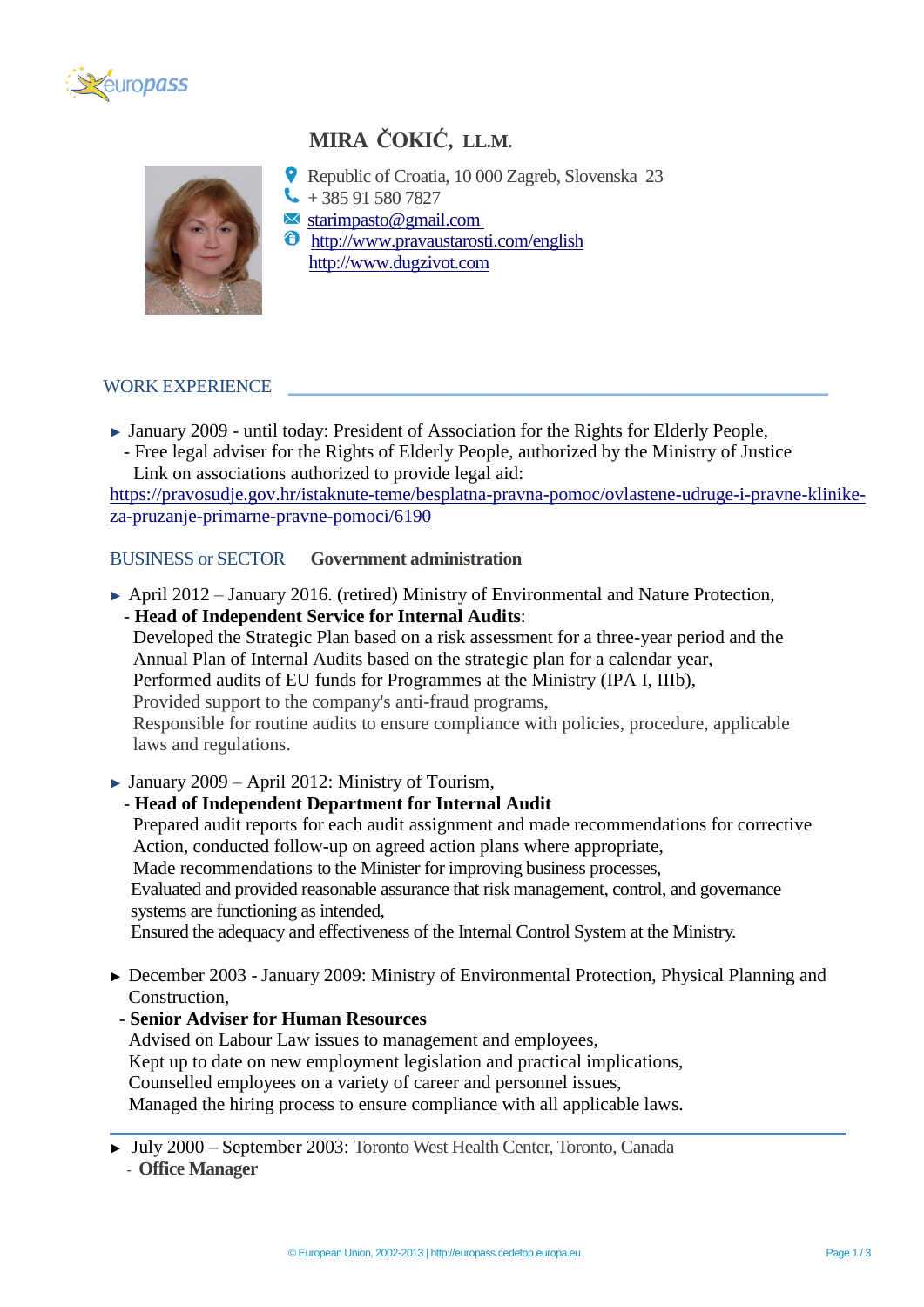

 Responsible for management and administration of all office functions at the Center, which included:

 Preparing and maintaining reports, records and correspondence, Coordinated the employee recruitment process,

Interviewed new employees and recommended candidates,

Acted on behalf of the Center as chairperson at third-party events.

► April 1997 – May 2000: Bombardier Aerospace – Sextant, Toronto, Canada

# - **Executive Assistant**

 Liaised between the headquarters in Paris and the Toronto office , Coordinated a variety of vital business operations on a daily basis, Provided administrative services to the Management Board, Managed human resource administration such as tabulating employee hours, sick days and compiled monthly reports for head office.

► April 1993 – Mart 1997: Workplace Safety & Insurance Board of Canada

### **- Interpreter / Translator**

 Interpreted from Croatian to the English language; Interpreted for Lawyers, Medical Doctors and Social Workers, Translated documents from English to the Croatian language;

► July 1973 – January 1993: Yugoslav Airlines

## - **Human Resources Manager**

 Oversaw labour law compliance and compliance with regulatory concerns, Guided and managed the overall provision of human resources services, policies, and programs for the entire company, Managed employee safety, welfare, wellness and health, Established strong working relationships with other executives, management and staff, provided advice and guidance.

### EDUCATION and TRAINING

|                                                    | $\bullet$ LL.M.<br>1981 – 1986 Faculty of Law, Zagreb, Croatia<br>• Certified Public Sector Internal Auditor<br>2005 - Ministry of Finance<br>• State Civil Service Examination<br>2004 - Central Sate Administration Office<br>• Certificated Human Resources Management<br>2000 – 2001 University of Toronto, Canada |
|----------------------------------------------------|------------------------------------------------------------------------------------------------------------------------------------------------------------------------------------------------------------------------------------------------------------------------------------------------------------------------|
| PERSONAL SKILLS<br>Mother tongue<br>Other language | Croatian<br>English - reading, speaking and writing                                                                                                                                                                                                                                                                    |
| <b>Communication skills</b>                        | Excellent communication skills gained through my experience as a lawyer and<br>Head of Department for Internal Audit at the Ministry                                                                                                                                                                                   |